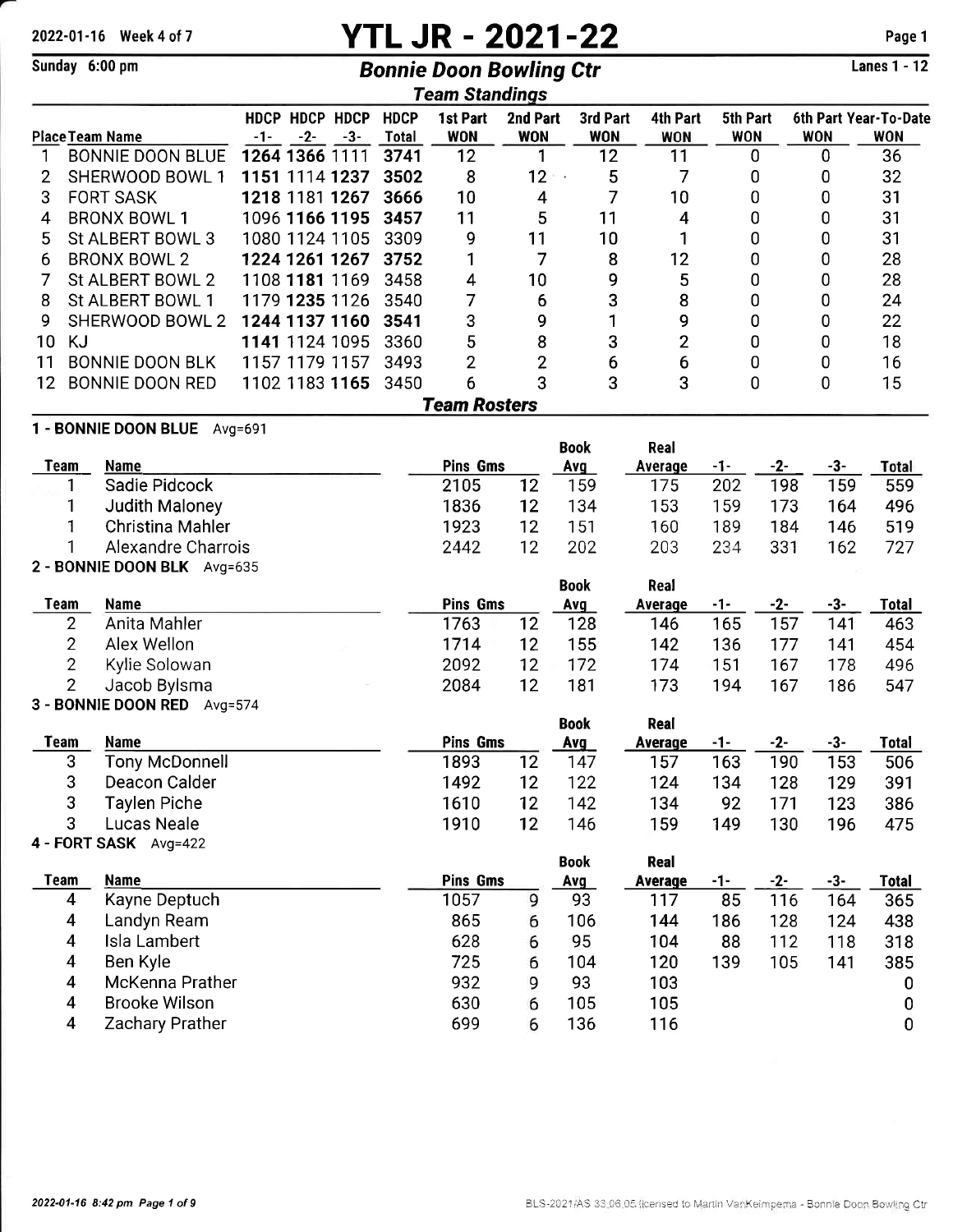| 2022-01-16 Week 4 of 7 |                                                 | <b>YTL JR - 2021-22</b> |                 |                    |                 |       |       |       | Page 2       |
|------------------------|-------------------------------------------------|-------------------------|-----------------|--------------------|-----------------|-------|-------|-------|--------------|
| 5 - KJ Avg=515         |                                                 |                         |                 |                    |                 |       |       |       |              |
|                        |                                                 |                         |                 | <b>Book</b>        | Real            |       |       |       |              |
| <b>Team</b>            | <b>Name</b>                                     | <b>Pins Gms</b>         |                 | Avg                | Average         | -1-   | $-2-$ | $-3-$ | <b>Total</b> |
| 5                      | Daye-Lynne Cail                                 | 1041                    | 9               | 115                | 115             | 118   | 121   | 135   | 374          |
| 5                      | Brianna Lariviere                               | 1747                    | 12              | 143                | 145             | 142   | 141   | 133   | 416          |
| 5                      | <b>Cornelius Mincone</b>                        | 1179                    | 9               | 128                | 131             | 132   | 147   | 115   | 394          |
| 5                      | <b>Willow Hauk</b>                              | 1497                    | 12              | 122                | 124             | 138   | 104   | 101   | 343          |
| 5                      | Kaden Johnson                                   | 943                     | 6               | 143                | 157             |       |       |       | 0            |
|                        | 6 - SHERWOOD BOWL 1 Avg=711                     |                         |                 |                    |                 |       |       |       |              |
| <b>Team</b>            | <b>Name</b>                                     | <b>Pins Gms</b>         |                 | <b>Book</b><br>Avg | Real<br>Average | $-1-$ | $-2-$ | $-3-$ | Total        |
| 6                      | <b>Cheyenne Tilden</b>                          | 1588                    | 9               | 168                | 176             | 170   | 152   | 164   | 486          |
| 6                      | Caleb Jenkins                                   | 1539                    | 9               | 160                | 171             | 123   | 158   | 238   | 519          |
| 6                      | Nickolas Draper                                 | 1629                    | 9               | 164                | 181             | 150   | 142   | 198   | 490          |
| 6                      | <b>Madison Bolger</b>                           | 2197                    | 12              | 168                | 183             | 234   | 188   | 163   | 585          |
| 6                      |                                                 | 1680                    | 9               | 204                | 186             |       |       |       | 0            |
|                        | <b>JD Hyslop</b><br>7 - SHERWOOD BOWL 2 Avg=621 |                         |                 |                    |                 |       |       |       |              |
|                        |                                                 |                         |                 | <b>Book</b>        | Real            |       |       |       |              |
| Team                   | Name                                            | <b>Pins Gms</b>         |                 | Avg                | Average         | -1-   | $-2-$ | $-3-$ | Total        |
| $\overline{7}$         | Peyton Tilden                                   | 1543                    | 9               | 164                | 171             | 179   | 139   | 141   | 459          |
| $\overline{7}$         | <b>Arwin Jenkins</b>                            | 1368                    | 9               | 145                | 152             | 195   | 174   | 194   | 563          |
| $\overline{7}$         | Lochlan Muir                                    | 1930                    | 12              | 157                | 160             | 174   | 121   | 169   | 464          |
| $\overline{7}$         | Sierra Forrester                                | 465                     | 3               | 138                | 155             | 166   | 173   | 126   | 465          |
| $\overline{7}$         | Rain Rodden                                     | 1482                    | 9               | 151                | 164             |       |       |       | 0            |
| 7                      | <b>Tanner Rodden</b>                            | 644                     | 6               | 134                | 107             |       |       |       | $\bf{0}$     |
|                        | 8 - BRONX BOWL 1 Avg=516                        |                         |                 |                    |                 |       |       |       |              |
|                        |                                                 |                         |                 | <b>Book</b>        | Real            |       |       |       |              |
| <b>Team</b>            | <b>Name</b>                                     | <b>Pins Gms</b>         |                 | <b>Avg</b>         | <b>Average</b>  | $-1-$ | $-2-$ | $-3-$ | <b>Total</b> |
| 8                      | Ethan Rosborough                                | 1460                    | 12              | 110                | 121             | 126   | 141   | 160   | 427          |
| 8                      | Celine Kootenay                                 | 1558                    | 12              | 97                 | 129             | 136   | 137   | 152   | 425          |
| 8                      | Paxton Louis                                    | 1634                    | 12              | 134                | 136             | 118   | 108   | 145   | 371          |
| 8                      | River Cappo                                     | 1566                    | 12              | 116                | 130             | 97    | 161   | 119   | 377          |
|                        | 9 - BRONX BOWL 2 Avg=386                        |                         |                 |                    |                 |       |       |       |              |
|                        |                                                 |                         |                 | <b>Book</b>        | Real            |       |       |       |              |
| <b>Team</b>            | <b>Name</b>                                     | Pins Gms                |                 | <b>Avg</b>         | <b>Average</b>  | $-1-$ | $-2-$ | $-3-$ | Total        |
| 9                      | <b>Brady Mader</b>                              | 1181                    | 12              | 84                 | 98              | 120   | 150   | 157   | 427          |
| 9                      | Nolan Porter                                    | 738                     | 6               | 77                 | 123             | 112   | 112   | 119   | 343          |
| 9                      | <b>Zackery Watkiss</b>                          | 1329                    | 12              | 100                | 110             | 121   | 140   | 145   | 406          |
| 9                      | Oksana Baerg                                    | 1217                    | 12              | 95                 | 101             | 118   | 106   | 93    | 317          |
| 9                      | Dean Walker                                     | 626                     | $6\phantom{1}6$ | 111                | 104             |       |       |       | 0            |
|                        | 10 - St ALBERT BOWL 1<br>Avg=652                |                         |                 |                    |                 |       |       |       |              |
|                        |                                                 |                         |                 | <b>Book</b>        | Real            |       |       |       |              |
| <b>Team</b>            | <b>Name</b>                                     | <b>Pins Gms</b>         |                 | Avg                | <b>Average</b>  | -1-   | $-2-$ | $-3-$ | <b>Total</b> |
| 10                     | <b>Tidus Garritano</b>                          | 1981                    | 12              | 155                | 165             | 181   | 155   | 160   | 496          |
| 10                     | Domenic Angotti-Cargill                         | 1977                    | 12              | 164                | 164             | 156   | 200   | 183   | 539          |
| 10                     | <b>Grayson Kilmury</b>                          | 1893                    | 12              | 148                | 157             | 192   | 185   | 149   | 526          |
| 10                     | Parker Allen                                    | 1998                    | 12              | 154                | 166             | 151   | 196   | 135   | 482          |
|                        | 11 - St ALBERT BOWL 2 Avg=550                   |                         |                 |                    |                 |       |       |       |              |
|                        |                                                 |                         |                 | <b>Book</b>        | Real            |       |       |       |              |
| <b>Team</b>            | <b>Name</b>                                     | <b>Pins Gms</b>         |                 | Avg                | <b>Average</b>  | $-1-$ | $-2-$ | $-3-$ | <b>Total</b> |
| 11                     | Max Harty                                       | 1905                    | 12              | 149                | 158             | 154   | 164   | 170   | 488          |
| 11                     | <b>Ben Wirth</b>                                | 1308                    | 12              | 98                 | 109             | 122   | 121   | 102   | 345          |
| 11                     | Olivia Labonte                                  | 1784                    | 12              | 141                | 148             | 129   | 162   | 152   | 443          |
| 11                     | River Kidd                                      | 1626                    | 12              | 121                | 135             | 117   | 148   | 159   | 424          |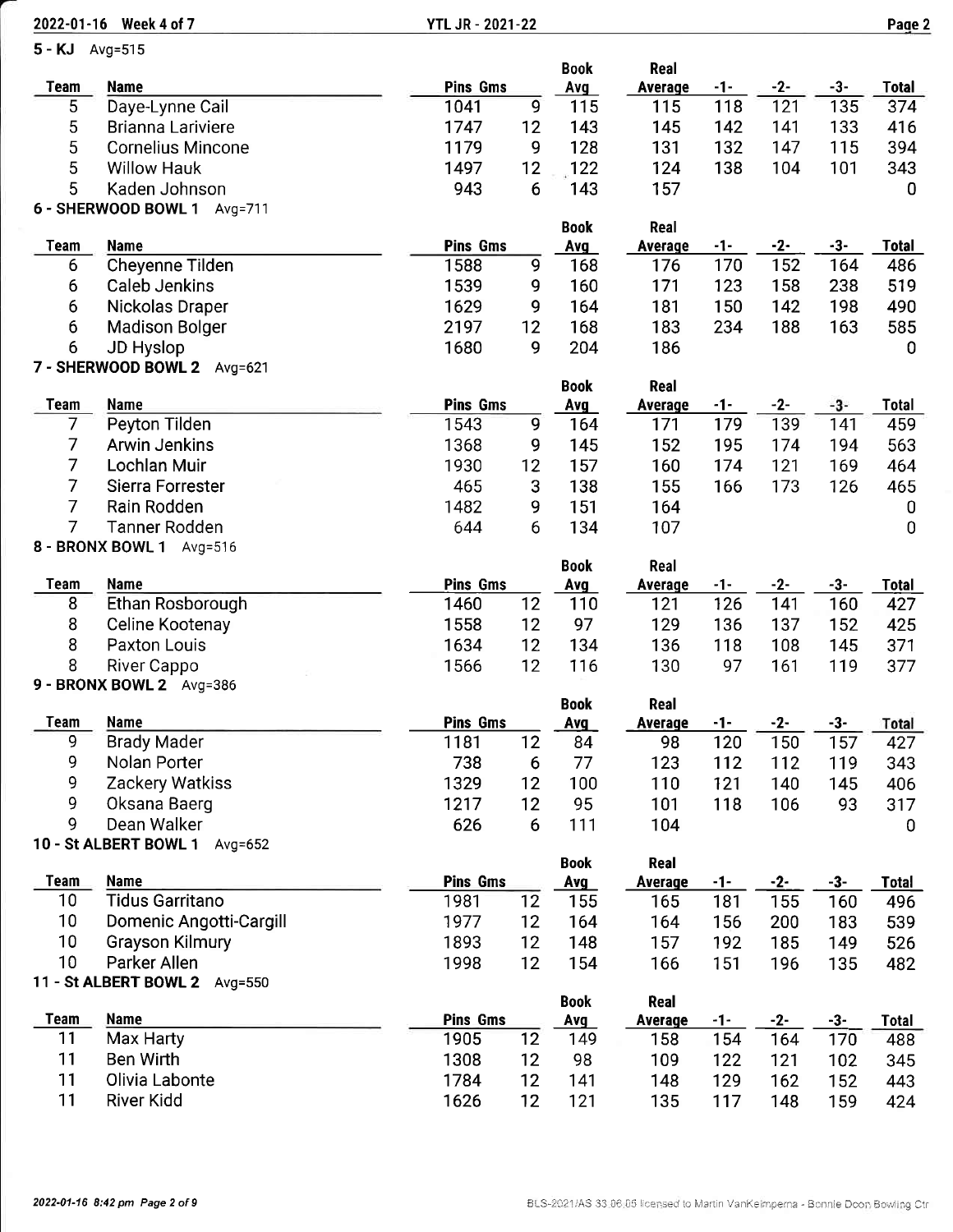| 2022-01-16 | Week 4 of 7                   | <b>YTL JR - 2021-22</b> |    |             |         |      |      |      | Page 3 |
|------------|-------------------------------|-------------------------|----|-------------|---------|------|------|------|--------|
|            | 12 - St ALBERT BOWL 3 Avg=612 |                         |    |             |         |      |      |      |        |
|            |                               |                         |    | <b>Book</b> | Real    |      |      |      |        |
| Team       | Name                          | <b>Pins Gms</b>         |    | Avq         | Average | -1-  | -2-  | -3-  | Total  |
| 12         | Freedom Hawryluk              | 1558                    | 12 | 128         | 129     | 146  | 148  | 145  | 439    |
| 12         | Sofia Carlson                 | 1318                    | g  | 134         | 146     | i139 | i139 | i139 | 417    |
| 12         | Sylar Garritano               | 1971                    | 12 | 148         | 164     | 134  | 163  | 115  | 412    |
| 12         | <b>Connor Allen</b>           | 2076                    |    | 161         | 173     | 141  | 154  | 186  | 481    |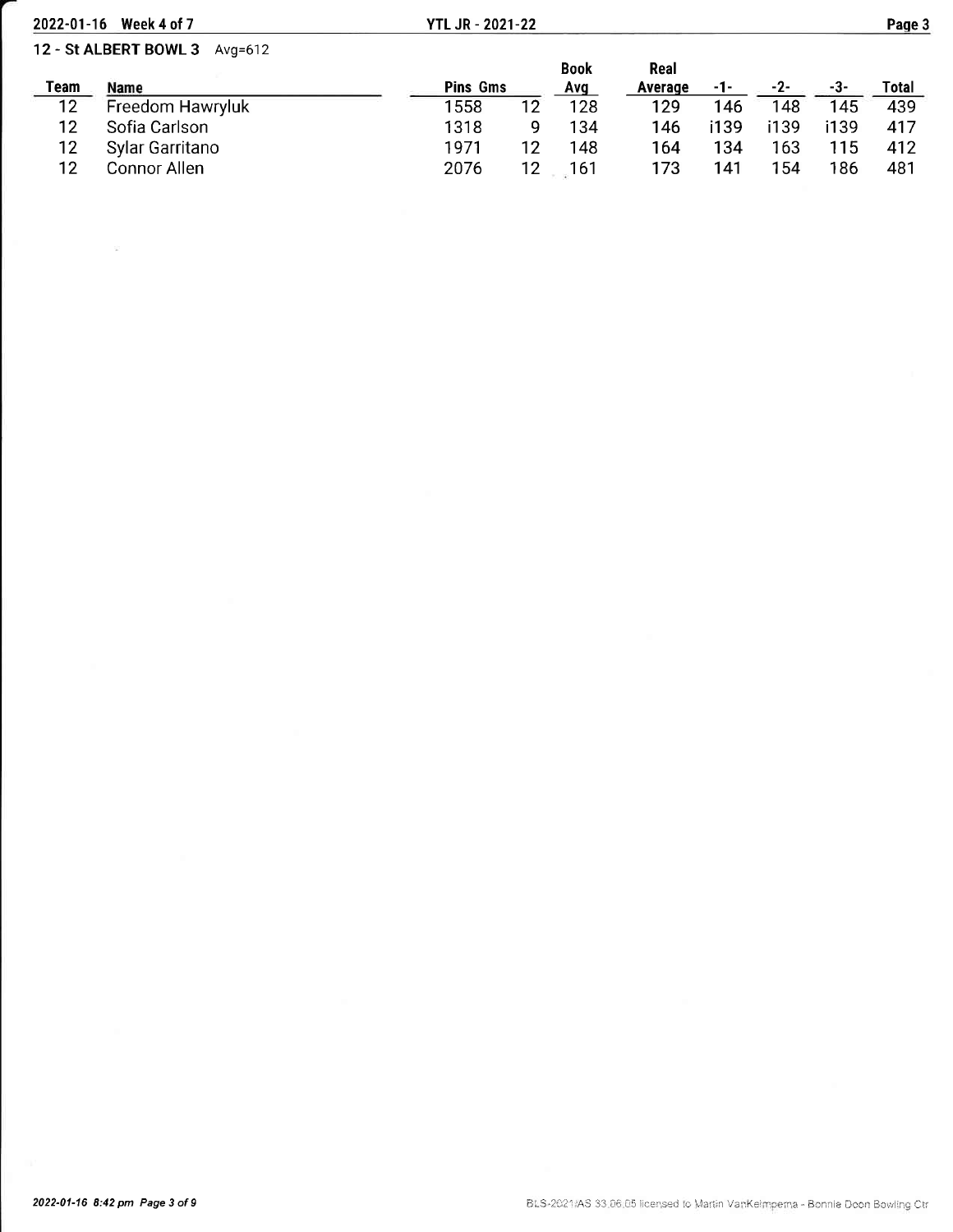2022-01-16 Week 4 of 7 YTL JR - 2021-22 Paqe 4

# Season Hiqh Scores

|             | <b>Team Handicap Game</b>       |                        |                      | <b>Team Handicap Series</b> |                        |
|-------------|---------------------------------|------------------------|----------------------|-----------------------------|------------------------|
|             | 1366<br><b>BONNIE DOON BLUE</b> |                        | 3752                 | <b>BRONX BOWL 2</b>         |                        |
|             | 1313<br>St ALBERT BOWL 3        |                        | 3741                 | <b>BONNIE DOON BLUE</b>     |                        |
|             | 1279<br>St ALBERT BOWL 1        |                        | 3666                 | <b>FORT SASK</b>            |                        |
|             | 1267<br><b>FORT SASK</b>        |                        | 3624                 | SHERWOOD BOWL 1             |                        |
|             | 1267<br><b>BRONX BOWL 2</b>     |                        | 3617                 | <b>BRONX BOWL 1</b>         |                        |
|             | 1249<br><b>BONNIE DOON RED</b>  |                        | 3597                 | St ALBERT BOWL 3            |                        |
|             | 1248<br><b>BRONX BOWL 1</b>     |                        | 3571                 | St ALBERT BOWL 2            |                        |
|             | 1244<br>SHERWOOD BOWL 2         |                        | 3544                 | SHERWOOD BOWL 2             |                        |
|             | 1238<br>St ALBERT BOWL 2        |                        | 3540                 | St ALBERT BOWL 1            |                        |
|             | 1237<br>SHERWOOD BOWL 1         |                        | 3518                 | KJ                          |                        |
|             | <b>Scratch Game</b>             | <b>Scratch Series</b>  | <b>Handicap Game</b> |                             | <b>Handicap Series</b> |
| <b>Boys</b> | 331 Alexandre Charrois          | 727 Alexandre Charrois |                      | 430 Alexandre Charrois      | 1024 Alexandre Charroi |
|             | 265 Grayson Kilmury             | 581 Connor Allen       |                      | 403 Grayson Kilmury         | 1012 Brady Mader       |
|             | 258 Sylar Garritano             | 573 Sylar Garritano    |                      | 394 Sylar Garritano         | 1001 Nolan Porter      |
|             | 258 Lochlan Muir                | 572 Nickolas Draper    |                      | 390 Lochlan Muir            | 981 Sylar Garritano    |
|             | 241 JD Hyslop                   | 565 JD Hyslop          |                      | 364 Caleb Jenkins           | 960 Landyn Ream        |
|             | 240 Connor Allen                | 563 Domenic Angotti-C  |                      | 362 Connor Allen            | 949 Tony McDonnell     |
|             | 238 Caleb Jenkins               | 552 Lochlan Muir       |                      | 361 Taylen Piche            | 948 Lochlan Muir       |
|             | 236 Nickolas Draper             | 549 Tidus Garritano    |                      | 360 Landyn Ream             | 947 Connor Allen       |
|             | 230 Domenic Angotti-C           | 547 Jacob Bylsma       |                      | 358 Nickolas Draper         | 947 Ethan Rosborough   |
|             | 229 Taylen Piche                | 526 Grayson Kilmury    |                      | 356 Tony McDonnell          | 945 Kayne Deptuch      |
| Girls       | 241 Sadie Pidcock               | 622 Peyton Tilden      |                      | 377 Sadie Pidcock           | 985 Peyton Tilden      |
|             | 234 Madison Bolger              | 593 Kylie Solowan      |                      | 365 Brianna Lariviere       | 980 Arwin Jenkins      |
|             | 228 Brianna Lariviere           | 585 Madison Bolger     |                      | 358 Sofia Carlson           | 966 Rain Rodden        |
|             | 219 Cheyenne Tilden             | 582 Sadie Pidcock      |                      | 354 Anita Mahler            | 960 Sadie Pidcock      |
|             | 219 Peyton Tilden               | 564 Rain Rodden        |                      | 342 Madison Bolger          | 956 Kylie Solowan      |
|             | 216 Kylie Solowan               | 563 Arwin Jenkins      |                      | 342 Rain Rodden             | 950 Anita Mahler       |
|             | 208 Rain Rodden                 | 557 Cheyenne Tilden    |                      | 340 Cheyenne Tilden         | 946 Celine Kootenay    |
|             | 207 Sofia Carlson               | 531 Brianna Lariviere  |                      | 340 Peyton Tilden           | 945 Judith Maloney     |
|             | 200 Anita Mahler                | 519 Christina Mahler   |                      | 337 Celine Kootenay         | 942 Brianna Lariviere  |
|             | 195 Arwin Jenkins               | 496 Olivia Labonte     |                      | 335 Christina Mahler        | 940 Christina Mahler   |
|             |                                 | 496 Judith Maloney     |                      | 335 Kylie Solowan           |                        |
|             |                                 |                        |                      | 335 Judith Maloney          |                        |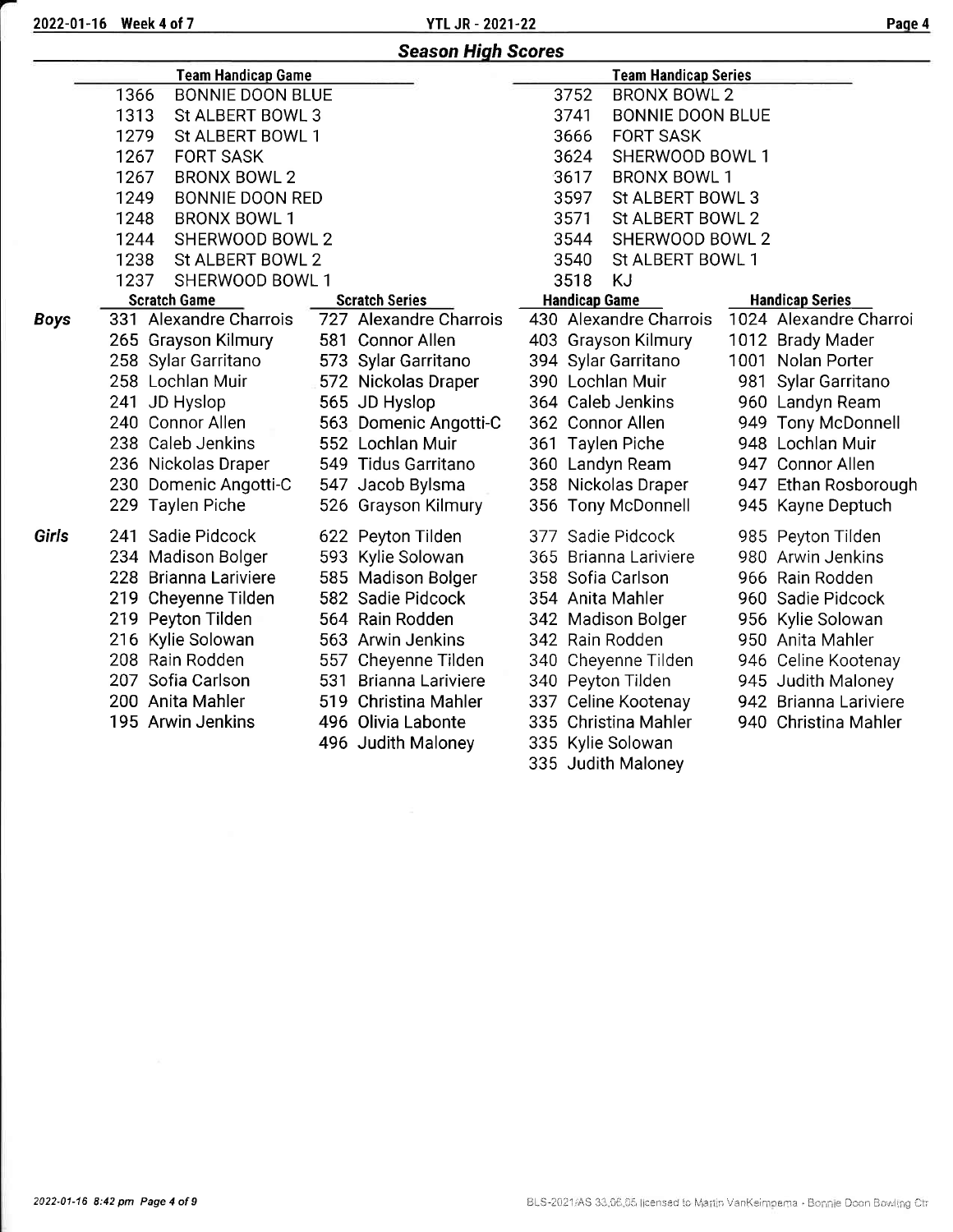2022-01-16 Week 4 of 7

**YTL JR - 2021-22** 

|             | <b>Last Week's Top Scores</b>                            |  |                        |                                                                     |  |  |  |  |  |
|-------------|----------------------------------------------------------|--|------------------------|---------------------------------------------------------------------|--|--|--|--|--|
|             | <b>Team Handicap Game</b>                                |  |                        | <b>Team Handicap Series</b>                                         |  |  |  |  |  |
|             | 1366<br><b>BONNIE DOON BLUE</b>                          |  |                        | 3752<br><b>BRONX BOWL 2</b>                                         |  |  |  |  |  |
|             | 1267<br><b>FORT SASK</b>                                 |  |                        | 3741<br><b>BONNIE DOON BLUE</b>                                     |  |  |  |  |  |
|             | 1267<br><b>BRONX BOWL 2</b>                              |  |                        | 3666<br><b>FORT SASK</b>                                            |  |  |  |  |  |
|             | 1244<br>SHERWOOD BOWL 2                                  |  |                        | 3541<br>SHERWOOD BOWL 2                                             |  |  |  |  |  |
|             | 1237<br>SHERWOOD BOWL 1                                  |  |                        | 3540<br>St ALBERT BOWL 1                                            |  |  |  |  |  |
|             | 1235<br>St ALBERT BOWL 1                                 |  |                        | 3502<br>SHERWOOD BOWL 1                                             |  |  |  |  |  |
|             | 1195<br><b>BRONX BOWL 1</b>                              |  |                        | 3493<br><b>BONNIE DOON BLK</b>                                      |  |  |  |  |  |
|             | 1183<br><b>BONNIE DOON RED</b>                           |  |                        | 3458<br>St ALBERT BOWL 2                                            |  |  |  |  |  |
|             | 1181<br>St ALBERT BOWL 2                                 |  |                        | 3457<br><b>BRONX BOWL 1</b>                                         |  |  |  |  |  |
|             | 1179<br><b>BONNIE DOON BLK</b>                           |  |                        | 3450<br><b>BONNIE DOON RED</b>                                      |  |  |  |  |  |
|             | <b>Scratch Game</b>                                      |  | <b>Scratch Series</b>  | <b>Handicap Game</b><br><b>Handicap Series</b>                      |  |  |  |  |  |
| <b>Boys</b> | 331 Alexandre Charrois                                   |  | 727 Alexandre Charrois | 430 Alexandre Charrois<br>1024 Alexandre Charroi                    |  |  |  |  |  |
|             | 238 Caleb Jenkins                                        |  | 547 Jacob Bylsma       | 364 Caleb Jenkins<br>1012 Brady Mader                               |  |  |  |  |  |
|             | 200 Domenic Angotti-C                                    |  | 539 Domenic Angotti-C  | 360 Landyn Ream<br>960 Landyn Ream                                  |  |  |  |  |  |
|             | 198 Nickolas Draper                                      |  | 526 Grayson Kilmury    | 352 Brady Mader<br>943 Nolan Porter                                 |  |  |  |  |  |
|             | 196 Lucas Neale                                          |  | 519 Caleb Jenkins      | 350 Kayne Deptuch<br>940 Zackery Watkiss                            |  |  |  |  |  |
|             | 196 Parker Allen                                         |  | 506 Tony McDonnell     | 327 Ethan Rosborough<br>928 Ethan Rosborough                        |  |  |  |  |  |
|             | 194 Jacob Bylsma                                         |  | 496 Tidus Garritano    | 326 Domenic Angotti-C<br>928 Grayson Kilmury                        |  |  |  |  |  |
|             | 192 Grayson Kilmury                                      |  | 490 Nickolas Draper    | 326 Grayson Kilmury<br>923 Kayne Deptuch                            |  |  |  |  |  |
|             | 190 Tony McDonnell                                       |  | 488 Max Harty          | 323 Zackery Watkiss<br>917 Domenic Angotti-                         |  |  |  |  |  |
|             | 186 Connor Allen                                         |  | 482 Parker Allen       | 322 Lucas Neale<br>913 Freedom Hawrylu                              |  |  |  |  |  |
|             | 186 Landyn Ream                                          |  | 481 Connor Allen       | 321 Alex Wellon<br>913 Ben Kyle                                     |  |  |  |  |  |
|             | 181 Tidus Garritano                                      |  | 475 Lucas Neale        | 321 Tony McDonnell<br>899 Tony McDonnell                            |  |  |  |  |  |
|             | 177 Alex Wellon                                          |  | 464 Lochlan Muir       | 320 Nickolas Draper<br>898 Jacob Bylsma                             |  |  |  |  |  |
|             | 174 Lochlan Muir                                         |  | 454 Alex Wellon        | 319 Nolan Porter<br>897 Caleb Jenkins                               |  |  |  |  |  |
|             | 171 Taylen Piche                                         |  | 439 Freedom Hawryluk   | 318 Taylen Piche<br>886 Alex Wellon                                 |  |  |  |  |  |
|             | 170 Max Harty                                            |  | 438 Landyn Ream        | 317 Ben Kyle<br>872 Max Harty                                       |  |  |  |  |  |
|             | 164 Kayne Deptuch                                        |  | 427 Ethan Rosborough   | 314 Parker Allen<br>871<br>Deacon Calder                            |  |  |  |  |  |
|             | 163 Sylar Garritano                                      |  | 427 Brady Mader        | 312 River Cappo<br>864 Ben Wirth                                    |  |  |  |  |  |
|             | 161 River Cappo                                          |  | 412 Sylar Garritano    | 311 Jacob Bylsma<br>859 Tidus Garritano                             |  |  |  |  |  |
|             | 160 Ethan Rosborough                                     |  | 406 Zackery Watkiss    | 306 Freedom Hawryluk<br>856 Cornelius Mincone                       |  |  |  |  |  |
|             |                                                          |  |                        | 856 Nickolas Draper                                                 |  |  |  |  |  |
| Girls       | 234 Madison Bolger                                       |  | 585 Madison Bolger     | 342 Madison Bolger<br>980 Arwin Jenkins                             |  |  |  |  |  |
|             | 202 Sadie Pidcock                                        |  | 563 Arwin Jenkins      | 334 Arwin Jenkins<br>909 Madison Bolger                             |  |  |  |  |  |
|             | 195 Arwin Jenkins                                        |  | 559 Sadie Pidcock      | 318 Sadie Pidcock<br>907 Sadie Pidcock                              |  |  |  |  |  |
|             | 189 Christina Mahler                                     |  | 519 Christina Mahler   | 318 Christina Mahler<br>906 Christina Mahler                        |  |  |  |  |  |
|             | 179 Peyton Tilden                                        |  | 496 Kylie Solowan      | 318 Sierra Forrester<br>904 Judith Maloney                          |  |  |  |  |  |
|             | 178 Kylie Solowan                                        |  | 496 Judith Maloney     | 309 Celine Kootenay<br>900 Sierra Forrester                         |  |  |  |  |  |
|             | 173 Judith Maloney                                       |  | 486 Cheyenne Tilden    | 309 River Kidd<br>896 Celine Kootenay                               |  |  |  |  |  |
|             | 173 Sierra Forrester                                     |  | 465 Sierra Forrester   | 309 Judith Maloney<br>883 Anita Mahler                              |  |  |  |  |  |
|             | 170 Cheyenne Tilden                                      |  | 463 Anita Mahler       | 305 Anita Mahler<br>874 River Kidd                                  |  |  |  |  |  |
|             | 165 Anita Mahler                                         |  | 459 Peyton Tilden      | 302 Isla Lambert<br>872 Daye-Lynne Cail                             |  |  |  |  |  |
|             | 162 Olivia Labonte                                       |  | 443 Olivia Labonte     | 301 Peyton Tilden<br>870 Isla Lambert                               |  |  |  |  |  |
|             | 159 River Kidd                                           |  | 425 Celine Kootenay    | 301 Daye-Lynne Cail<br>857 Oksana Baerg                             |  |  |  |  |  |
|             | 152 Celine Kootenay                                      |  | 424 River Kidd         | 298 Oksana Baerg<br>848 Olivia Labonte                              |  |  |  |  |  |
|             | 142 Brianna Lariviere                                    |  | 416 Brianna Lariviere  | 297 Olivia Labonte<br>840 Cheyenne Tilden                           |  |  |  |  |  |
|             | 138 Willow Hauk                                          |  | 374 Daye-Lynne Cail    | 292 Willow Hauk<br>827 Brianna Lariviere                            |  |  |  |  |  |
|             | 135 Daye-Lynne Cail                                      |  | 343 Willow Hauk        | 288 Cheyenne Tilden<br>826 Kylie Solowan                            |  |  |  |  |  |
|             | 118 Oksana Baerg                                         |  | 318 Isla Lambert       | 288 Kylie Solowan<br>825 Peyton Tilden                              |  |  |  |  |  |
|             | 118 Isla Lambert                                         |  | 317 Oksana Baerg       | 279 Brianna Lariviere<br>805 Willow Hauk                            |  |  |  |  |  |
|             | <b>Weekly Game Over Average</b><br>Game - Avg=Difference |  |                        | <b>Weekly Series over Average</b><br><b>Series - Avg=Difference</b> |  |  |  |  |  |

<u>Series - Avg=Difference</u>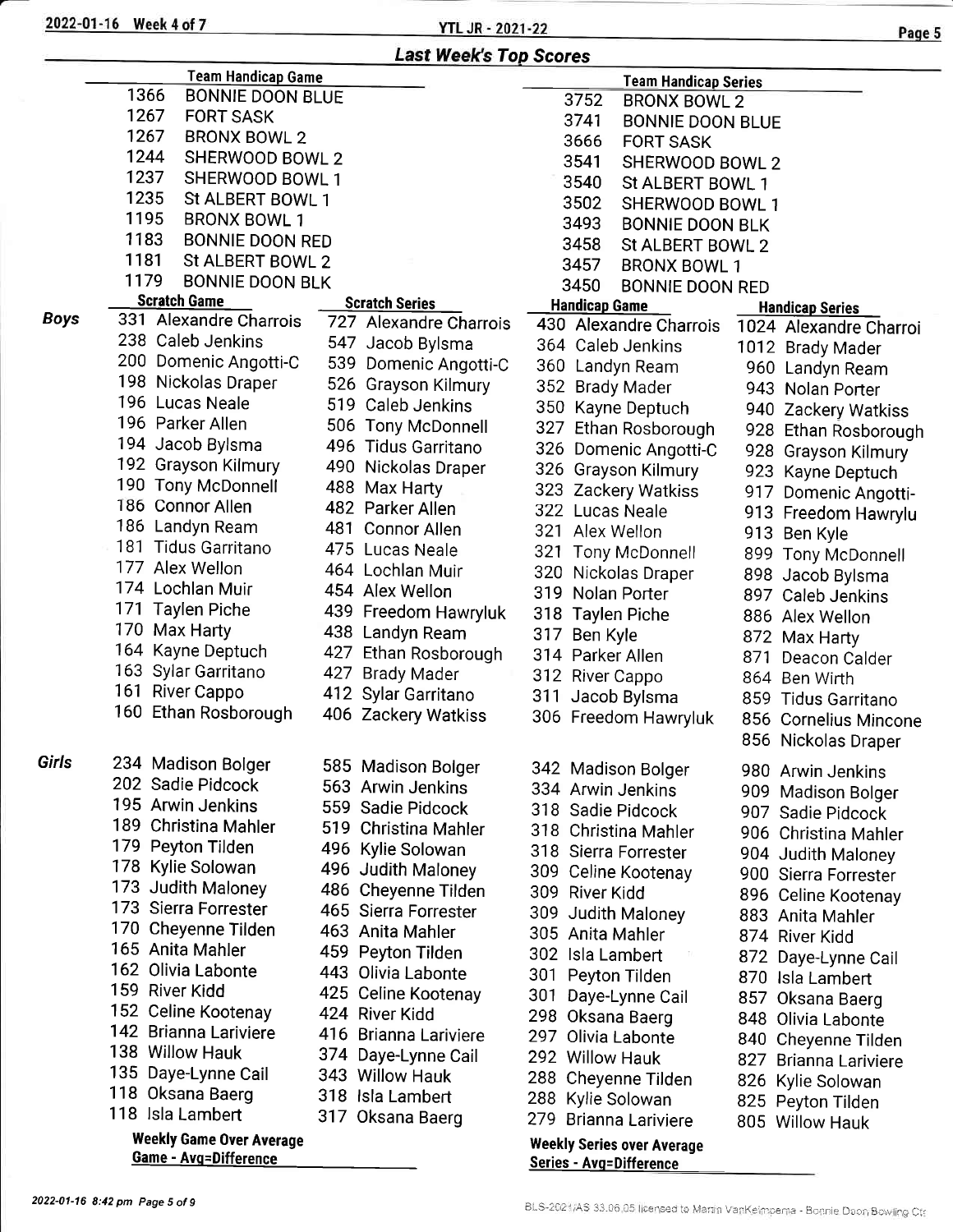|--|--|

|             | <b>Weekly Game Over Average</b><br><b>Game - Avg=Difference</b> |                           | <b>Weekly Series over Average</b><br>Series - Avg=Difference |                           |  |  |
|-------------|-----------------------------------------------------------------|---------------------------|--------------------------------------------------------------|---------------------------|--|--|
| <b>Boys</b> | $331 - 190 = 141$                                               | <b>Alexandre Charrois</b> | 427 - 249=178                                                | Brady Mader               |  |  |
|             | 186 - 106=80                                                    | Landyn Ream               | 727 - 570=157                                                | Alexandre Charrois ✓      |  |  |
|             | 238 - 160 = 78                                                  | <b>Caleb Jenkins</b>      | 438 - 318 = 120                                              | Landyn Ream $\nu$         |  |  |
|             | 157 - 83=74                                                     | <b>Brady Mader</b>        | $343 - 231 = 112$                                            | Nolan Porter ✓            |  |  |
|             | $164 - 93 = 71$                                                 | Kayne Deptuch             | $406 - 306 = 100$                                            | Zackery Watkiss           |  |  |
|             | 160 - 114=46                                                    | Ethan Rosborough          | $365 - 279 = 86$                                             | Kayne Deptuch             |  |  |
|             | $145 - 102 = 43$                                                | Zackery Watkiss           | 427 - 342=85                                                 | Ethan Rosborough          |  |  |
|             | $119 - 77 = 42$                                                 | Nolan Porter              | $526 - 453 = 73$                                             | Grayson Kilmury V         |  |  |
|             | 200 - 159=41                                                    | Domenic Angotti-Cargill   | $385 - 312 = 73$                                             | Ben Kyle $\checkmark$     |  |  |
|             | $192 - 151 = 41$                                                | <b>Grayson Kilmury</b>    | 439 - 372=67                                                 | Freedom Hawryluk          |  |  |
|             | 177 - 140=37                                                    | Alex Wellon               | $539 - 477 = 62$                                             | Domenic Angotti-Cargill V |  |  |
|             | $196 - 159 = 37$                                                | <b>Lucas Neale</b>        | $506 - 462 = 44$                                             | Tony McDonnell √          |  |  |
|             | $141 - 104 = 37$                                                | Ben Kyle                  | $519 - 480 = 39$                                             | Caleb Jenkins $\nu$       |  |  |
|             | 190 - 154=36                                                    | <b>Tony McDonnell</b>     | $547 - 510 = 37$                                             | Jacob Bylsma $\nu$        |  |  |
|             | 171 - 136=35                                                    | <b>Taylen Piche</b>       | 454 - 420=34                                                 | Alex Wellon $\vee$        |  |  |
|             | 198 - 164=34                                                    | Nickolas Draper           | $391 - 366 = 25$                                             | Deacon Calder             |  |  |
|             | $161 - 132 = 29$                                                | <b>River Cappo</b>        | $345 - 321 = 24$                                             | Ben Wirth $\vee$          |  |  |
|             | 196 - 168 = 28                                                  | Parker Allen              | $488 - 471 = 17$                                             | Max Harty                 |  |  |
|             | 194 - 170 = 24                                                  | Jacob Bylsma              | $394 - 384 = 10$                                             | Cornelius Mincone V       |  |  |
|             | 148 - 124 = 24                                                  | Freedom Hawryluk          | 496 - 495 = 1                                                | Tidus Garritano √         |  |  |
|             | 147 - 128 = 19                                                  | <b>Corneliu's Mincone</b> | $475 - 477 = -2$                                             | Lucas Neale $\sqrt{}$     |  |  |
|             | $181 - 165 = 16$                                                | <b>Tidus Garritano</b>    | $490 - 492 = -2$                                             | Nickolas Draper           |  |  |
|             | $122 - 107 = 15$                                                | Ben Wirth                 | $377 - 396 = -19$                                            | River Cappo $\sqrt{}$     |  |  |
|             | $170 - 157 = 13$                                                | Max Harty                 | $386 - 408 = -22$                                            | Taylen Piche $\nu$        |  |  |
|             | $174 - 162 = 12$                                                | Lochlan Muir              | $464 - 486 = -22$                                            | Lochlan Muir $V$          |  |  |
|             | $134 - 122 = 12$                                                | Deacon Calder             | $482 - 504 = -22$                                            | Parker Allen $\checkmark$ |  |  |
|             | $186 - 177 = 9$                                                 | <b>Connor Allen</b>       | $371 - 420 = -49$                                            | Paxton Louis V            |  |  |
|             | $145 - 140 = 5$                                                 | Paxton Louis              | $481 - 531 = -50$                                            | Connor Allen $\sqrt{}$    |  |  |
|             | 163 - 173 = - 10                                                | Sylar Garritano           | 412 - 519 = - 107                                            | Sylar Garritano ✔         |  |  |
| Girls       | 234 - 179 = 55                                                  | <b>Madison Bolger</b>     | $563 - 435 = 128$                                            | Arwin Jenkins V           |  |  |
|             | 195 - 145 = 50                                                  | <b>Arwin Jenkins</b>      | 496 - 444 = 52                                               | Judith Maloney            |  |  |
|             | 173 - 138 = 35                                                  | Sierra Forrester          | $519 - 468 = 51$                                             | Christina Mahler          |  |  |
|             | 189 - 156 = 33                                                  | <b>Christina Mahler</b>   | $465 - 414 = 51$                                             | Sierra Forrester          |  |  |
|             | $202 - 171 = 31$                                                | Sadie Pidcock             | $425 - 375 = 50$                                             | Celine Kootenay           |  |  |
|             | 152 - 125 = 27                                                  | Celine Kootenay           | $585 - 537 = 48$                                             | Madison Bolger            |  |  |
|             | $159 - 133 = 26$                                                | River Kidd                | $559 - 513 = 46$                                             | Sadie Pidcock             |  |  |
|             | $173 - 148 = 25$                                                | Judith Maloney            | $318 - 285 = 33$                                             | Isla Lambert              |  |  |
|             | $118 - 95 = 23$                                                 | Isla Lambert              | $463 - 432 = 31$                                             | Anita Mahler              |  |  |
|             | 165 - 144 = 21                                                  | Anita Mahler              | 374 - 345 = 29                                               | Daye-Lynne Cail           |  |  |
|             | 135 - 115 = 20                                                  | Daye-Lynne Cail           | 424 - 399 = 25                                               | River Kidd                |  |  |
|             | $118 - 100 = 18$                                                | Oksana Baerg              | $317 - 300 = 17$                                             | Oksana Baerg              |  |  |
|             | 179 - 164=15                                                    | Peyton Tilden             | $443 - 447 = -4$                                             | Olivia Labonte            |  |  |
|             | $162 - 149 = 13$                                                | Olivia Labonte            | $486 - 504 = -18$                                            | Cheyenne Tilden           |  |  |
|             | 138 - 128=10                                                    | <b>Willow Hauk</b>        | $416 - 441 = -25$                                            | Brianna Lariviere         |  |  |
|             | $170 - 168 = 2$                                                 | Cheyenne Tilden           | $459 - 492 = -33$                                            | Peyton Tilden $\sqrt{ }$  |  |  |
|             | $178 - 177 = 1$                                                 | Kylie Solowan             | $496 - 531 = -35$                                            | Kylie Solowan             |  |  |
|             | $142 - 147 = -5$                                                | <b>Brianna Lariviere</b>  | $343 - 384 = -41$                                            | <b>Willow Hauk</b>        |  |  |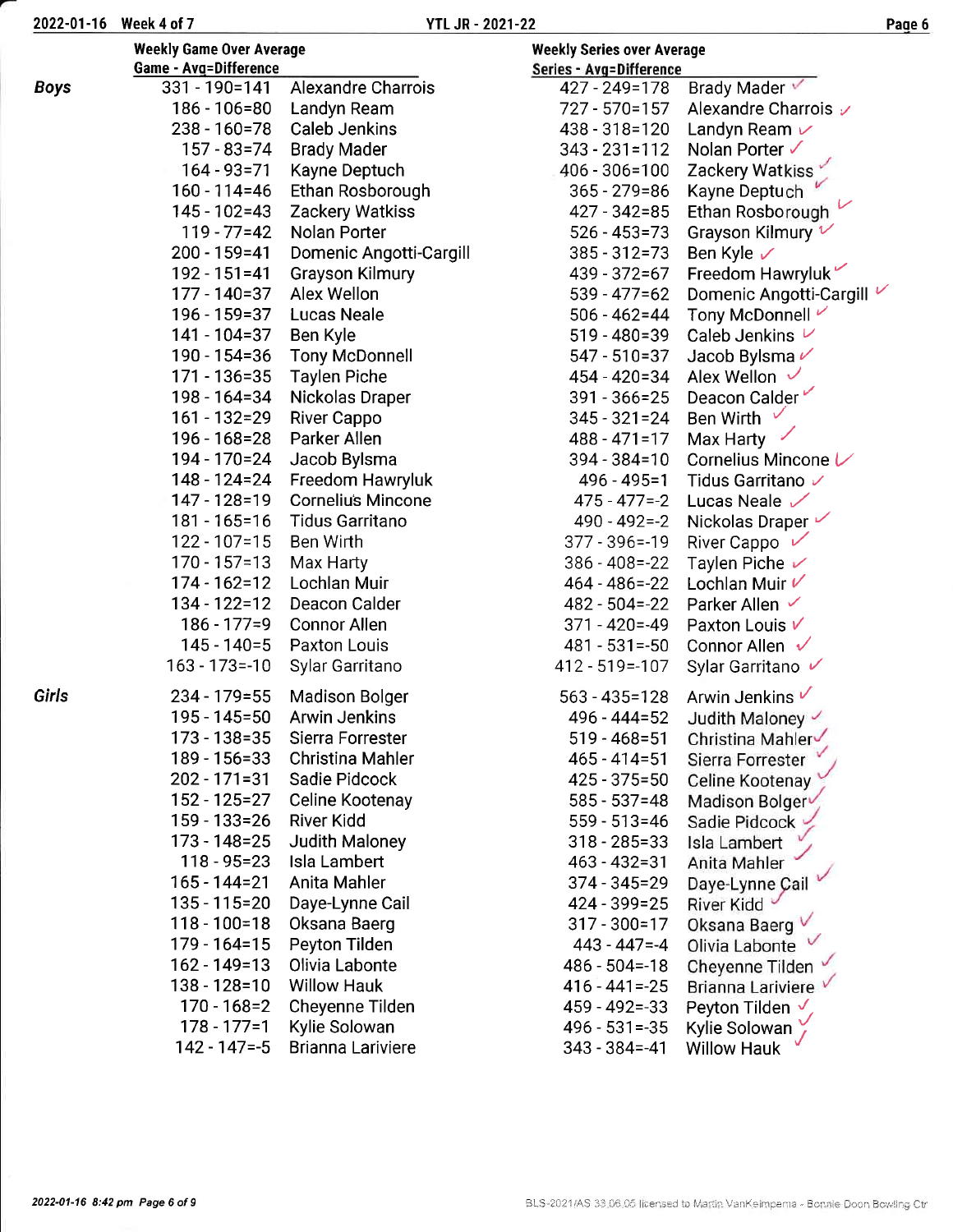### Eff<sup>1</sup> B

St ALBERT BOWL 3 BONNIE DOON RED

BRONX BOWL 2

**1999** Girls

| <b>ETT</b> Boys         |                           |      |              |     |  |
|-------------------------|---------------------------|------|--------------|-----|--|
|                         |                           |      | Year-To-Date |     |  |
| <b>Team Name</b>        | Name                      | Pins | Gms<br>Avg   |     |  |
| <b>BONNIE DOON BLUE</b> | <b>Alexandre Charrois</b> | 2442 | 12           | 203 |  |
| SHERWOOD BOWL 1         | JD Hyslop                 | 1680 | 9            | 186 |  |
| SHERWOOD BOWL 1         | Nickolas Draper<br>- 8    | 1629 | 9            | 181 |  |
| <b>BONNIE DOON BLK</b>  | Jacob Bylsma              | 2084 | 12           | 173 |  |
| St ALBERT BOWL 3        | <b>Connor Allen</b>       | 2076 | 12           | 173 |  |
| SHERWOOD BOWL 1         | Caleb Jenkins             | 1539 | 9            | 171 |  |
| St ALBERT BOWL 1        | Parker Allen              | 1998 | 12           | 166 |  |
| St ALBERT BOWL 1        | <b>Tidus Garritano</b>    | 1981 | 12           | 165 |  |
| St ALBERT BOWL 1        | Domenic Angotti-Cargill   | 1977 | 12           | 164 |  |
| St ALBERT BOWL 3        | Sylar Garritano           | 1971 | 12           | 164 |  |
| SHERWOOD BOWL 2         | Lochlan Muir              | 1930 | 12           | 160 |  |
| <b>BONNIE DOON RED</b>  | <b>Lucas Neale</b>        | 1910 | 12           | 159 |  |
| St ALBERT BOWL 2        | Max Harty                 | 1905 | 12           | 158 |  |
| <b>BONNIE DOON RED</b>  | <b>Tony McDonnell</b>     | 1893 | 12           | 157 |  |
| St ALBERT BOWL 1        | <b>Grayson Kilmury</b>    | 1893 | 12           | 157 |  |
| KJ                      | Kaden Johnson             | 943  | 6            | 157 |  |
| <b>FORT SASK</b>        | Landyn Ream               | 865  | 6            | 144 |  |
| <b>BONNIE DOON BLK</b>  | Alex Wellon               | 1714 | 12           | 142 |  |
| <b>BRONX BOWL 1</b>     | <b>Paxton Louis</b>       | 1634 | 12           | 136 |  |
| <b>BONNIE DOON RED</b>  | Taylen Piche              | 1610 | 12           | 134 |  |
| ΚJ                      | <b>Cornelius Mincone</b>  | 1179 | 9            | 131 |  |
| <b>BRONX BOWL 1</b>     | River Cappo               | 1566 | 12           | 130 |  |

| <b>BRONX BOWL 2</b> | Nolan Porter           | 738  |
|---------------------|------------------------|------|
| <b>BRONX BOWL 1</b> | Ethan Rosborough       | 1460 |
| <b>FORT SASK</b>    | Ben Kyle               | 725  |
| <b>FORT SASK</b>    | Kayne Deptuch          | 1057 |
| <b>FORT SASK</b>    | <b>Zachary Prather</b> | 699  |
| <b>BRONX BOWL 2</b> | Zackery Watkiss        | 1329 |
| St ALBERT BOWL 2    | Ben Wirth              | 1308 |
| SHERWOOD BOWL 2     | <b>Tanner Rodden</b>   | 644  |
| <b>BRONX BOWL 2</b> | Dean Walker            | 626  |

Freedom Hawryluk Deacon Calder

Brady Mader

|                      |      | Year-To-Date |     |  |
|----------------------|------|--------------|-----|--|
| <b>Name</b>          | Pins | Gms Avg      |     |  |
| Madison Bolger       | 2197 | 12           | 183 |  |
| Cheyenne Tilden      | 1588 | 9            | 176 |  |
| Sadie Pidcock        | 2105 | 12           | 175 |  |
| Kylie Solowan        | 2092 | 12           | 174 |  |
| Peyton Tilden        | 1543 | 9            | 171 |  |
| Rain Rodden          | 1482 | 9            | 164 |  |
| Christina Mahler     | 1923 | 12           | 160 |  |
| Sierra Forrester     | 465  | 3            | 155 |  |
| Judith Maloney       | 1836 | 12           | 153 |  |
| <b>Arwin Jenkins</b> | 1368 | 9            | 152 |  |
| Olivia Labonte       | 1784 | 12           | 148 |  |
| Anita Mahler         | 1763 | 12           | 146 |  |
| Sofia Carlson        | 1318 | 9            | 146 |  |
|                      |      |              |     |  |

12 <sup>129</sup>

<sup>1</sup>558 1492

1 181

12 <sup>98</sup>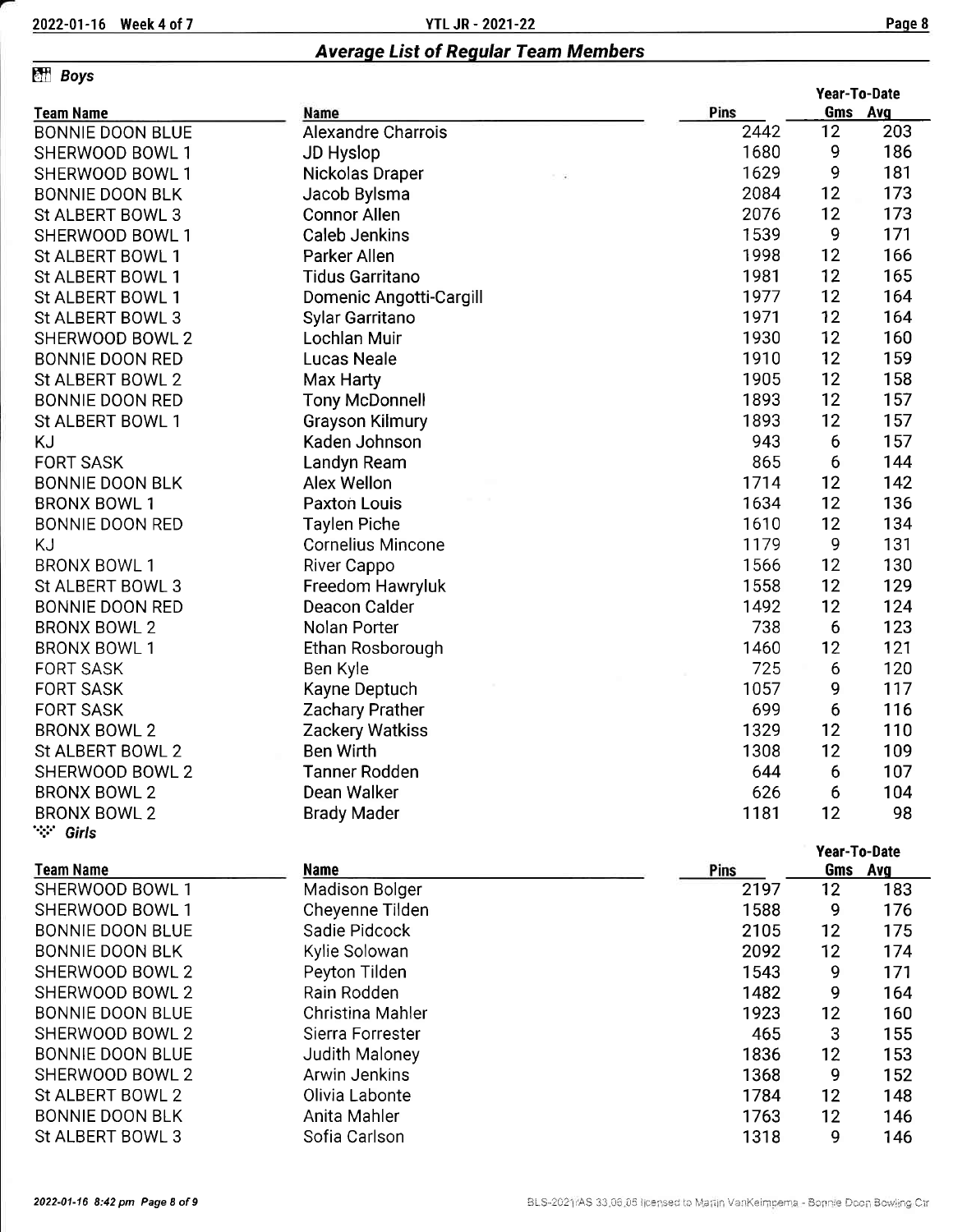2022-01-16 Week 4 of 7

|                     |                            |      | Year-To-Date |     |
|---------------------|----------------------------|------|--------------|-----|
| <b>Team Name</b>    | <b>Name</b>                | Pins | Gms          | Ava |
| KJ                  | <b>Brianna Lariviere</b>   | 1747 | 12           | 145 |
| St ALBERT BOWL 2    | River Kidd                 | 1626 | 12           | 135 |
| <b>BRONX BOWL 1</b> | Celine Kootenay            | 1558 | 12           | 129 |
| KJ                  | <b>Willow Hauk</b>         | 1497 | 12           | 124 |
| KJ                  | Daye-Lynne Cail<br>$-7.77$ | 1041 | 9            | 115 |
| <b>FORT SASK</b>    | <b>Brooke Wilson</b>       | 630  | 6            | 105 |
| <b>FORT SASK</b>    | Isla Lambert               | 628  | 6            | 104 |
| <b>FORT SASK</b>    | McKenna Prather            | 932  | 9            | 103 |
| <b>BRONX BOWL 2</b> | Oksana Baerg               | 1217 | 12           | 101 |